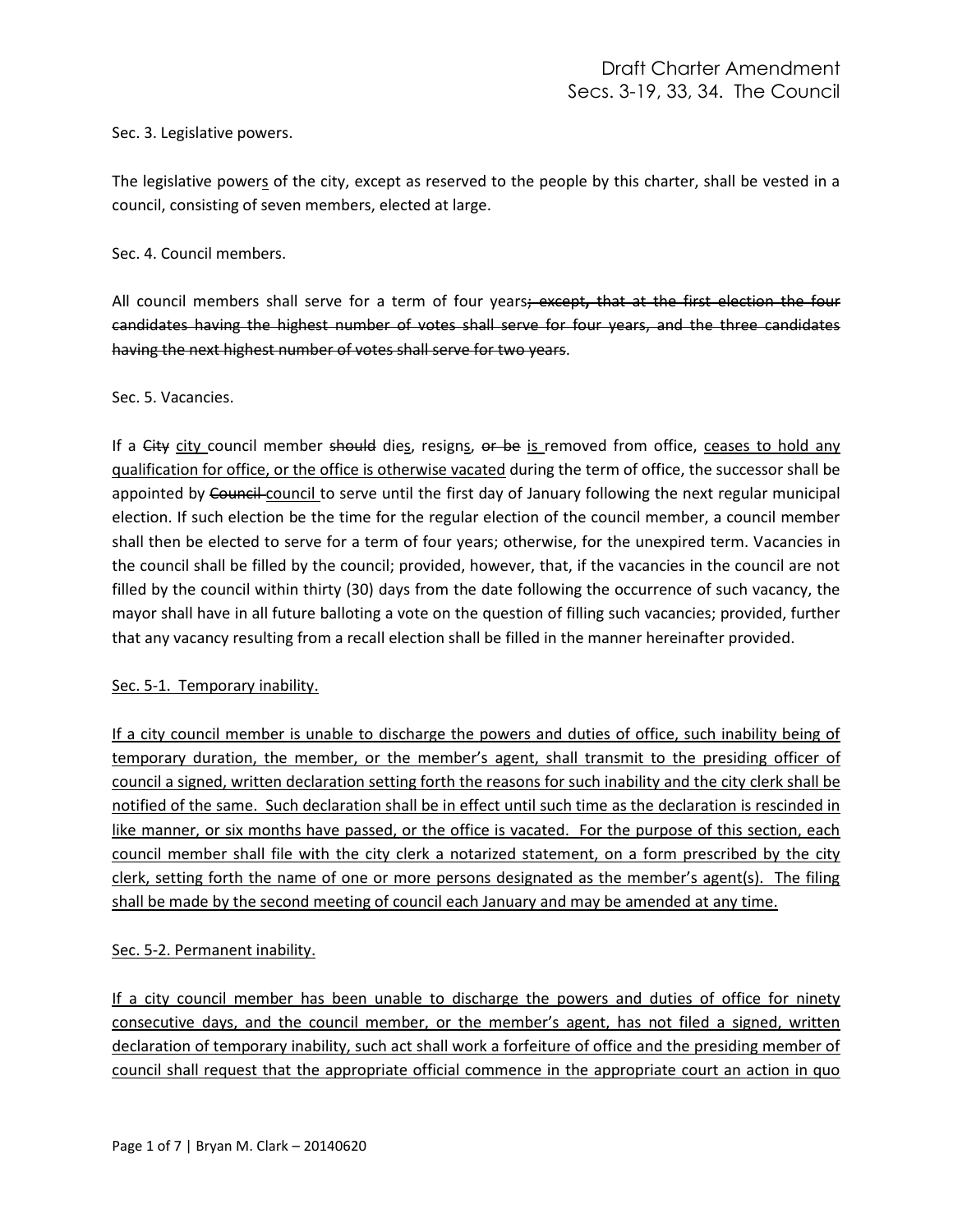warranto to vacate the office. If judgment be made by that the office be vacated, a successor shall be named as provided for in this charter.

Sec. 6. Qualifications of council members.

Members of council shall be residents electors of the city, shall have resided within the corporate limits of the city of Columbus for not less than one consecutive year preceding the date of the regular primary election for such office, and shall, at all times during the term of office, maintain residence in the city of Columbus. of the city and have the qualifications of electors therein. Council members shall not hold any other public office except that of notary public, or member of the state militia or any reserve unit of the Armed Forces of the United States of America. , and except as provided in Section 64 of this charter not be interested in the profits of emoluments of any contract, job, work or service for the municipality. Any member who shall cease to possess any of the qualifications herein required shall forthwith forfeit the office and the vacancy shall be filled as provided for herein., and any such contract in which any member is or may become interested may be declared void by the council.

## Sec. 7. Salary and attendance.

Each member of the council shall receive a salary of not less than four thousand eight hundred dollars a year, payable in equal monthly installments. Absence from eight consecutive regular meetings shall operate to vacate the seat of a member unless the absence is excused by resolution of council setting forth such excuse and entered upon the journal.

## Sec. 8. Meetings of council.

At 5 o'clock p.m., on the first Monday in January, following a regular municipal election, the council shall meet at the usual place for holding meetings. If the first Monday in January is a legal holiday, then the meeting shall be held on the following day. Thereafter the council shall meet at such times as may be prescribed by ordinance or resolution; provided that at least fifty regular meetings shall be held in each year. The mayor, the president of the council, or any three members thereof may call special or emergency meetings of the council as provided for by general laws of the state upon at least twelve hours' written notice to each member of the council, served personally on each member or left at the member's usual place of residence. Such notice shall state the subject to be considered at the meeting and no other subjects shall be then considered unless all members of council are present. All meetings of the council or committees thereof shall be held in public in accordance with the general laws of Ohio pertaining to the requirements for open meetings of public bodies and any citizen shall have access to the minutes and records thereof shall be maintained as an electronic record that is made available to the public pursuant to the general laws of the state governing public records at all reasonable times.

Sec. 9. Rules and journal.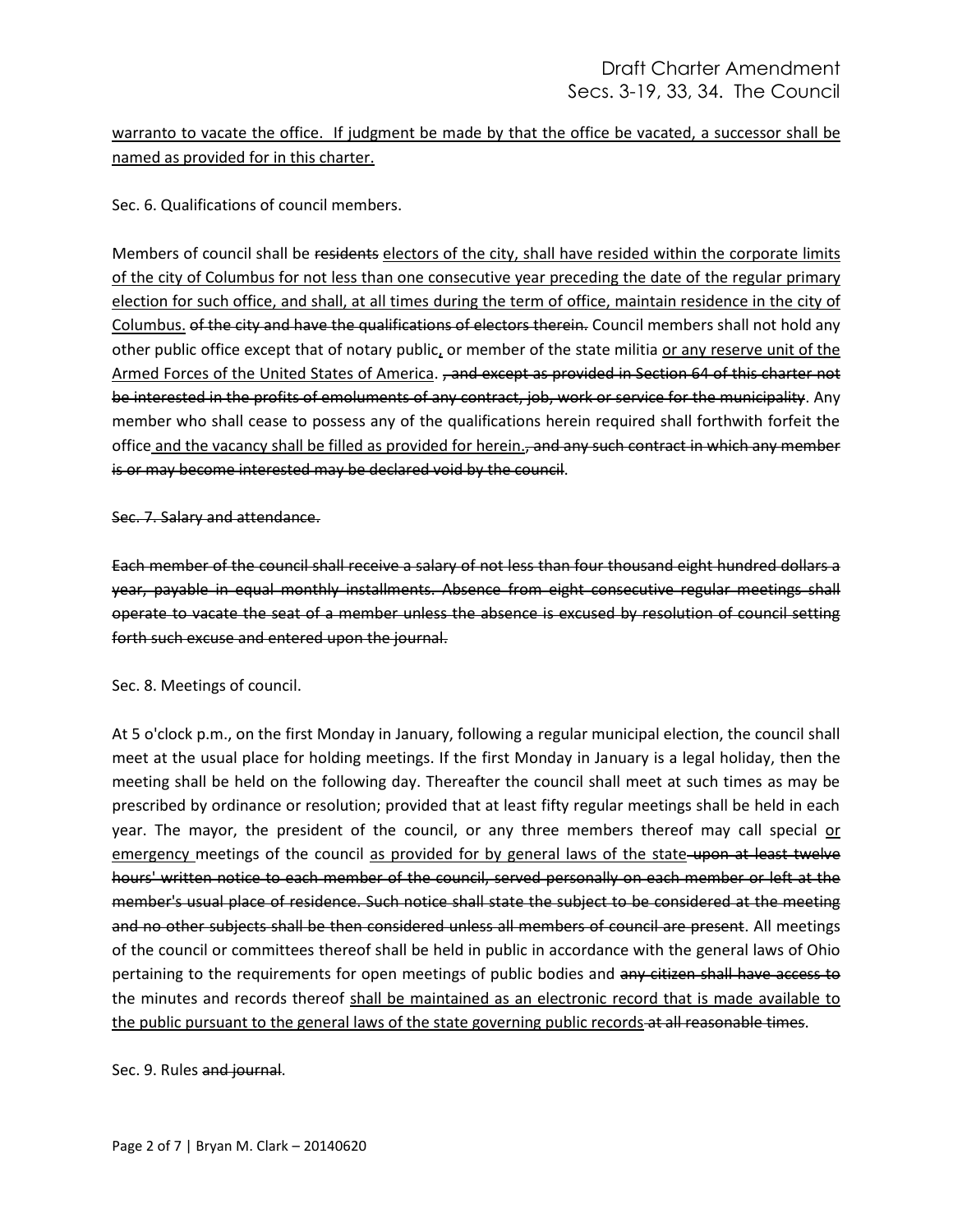The council shall determine its own rules and order of business.

## Sec. 9-1. Journal

The council-and shall keep a journal of its proceedings, which journal shall be maintained as a permanent electronic record that is made available to the public pursuant to the general laws of the state governing public records.

Sec. 9-2. Organization of council.

The council shall organize itself as it deems appropriate, including the formation of and rules for special committees and standing committees to promote the thorough and effective conduct of the business of the council.

## Sec. 9-3. Expelling, removing, forfeiting office.

The council shall be the judge of the election and qualification of its members. It Council may punish or expel any member for gross misconduct, or for malfeasance, misfeasance, or nonfeasance in office, or upon conviction of a felony or other crime involving moral turpitude while in office, or for disorderly conduct, or violation of its rules during the term of office. No expulsion shall take place without the concurrence of six members, nor until the delinquent member shall have been notified of the charge and been given an opportunity to be heard. Any vacancy created upon the expulsion of a member shall be filled as provided for in this charter. In addition to these provisions and those regarding permanent inability, absence from eight consecutive regular council meetings shall operate to vacate the seat of a council member unless the absence is excused by resolution, adopted by vote of three-fifths of its members, setting forth such excuse and entered upon the journal.

Sec. 10. President of council.

At the first meeting in January following a regular municipal election, the council shall elect one of its members president.<sub>5</sub> The president of council who shall preside at meetings of the council, determine the agenda for such meetings, appoint the chair and members of council committees, and perform such other duties as presiding officer as may be imposed by the council. In the absence of the president, the council shall elect a president pro tempore. If the president of council dies, resigns, is removed from office, ceases to hold any qualification for office, or the office is otherwise vacated during the term of office, the council shall elect one of its members president.

Sec. 10-1. President pro tempore of council.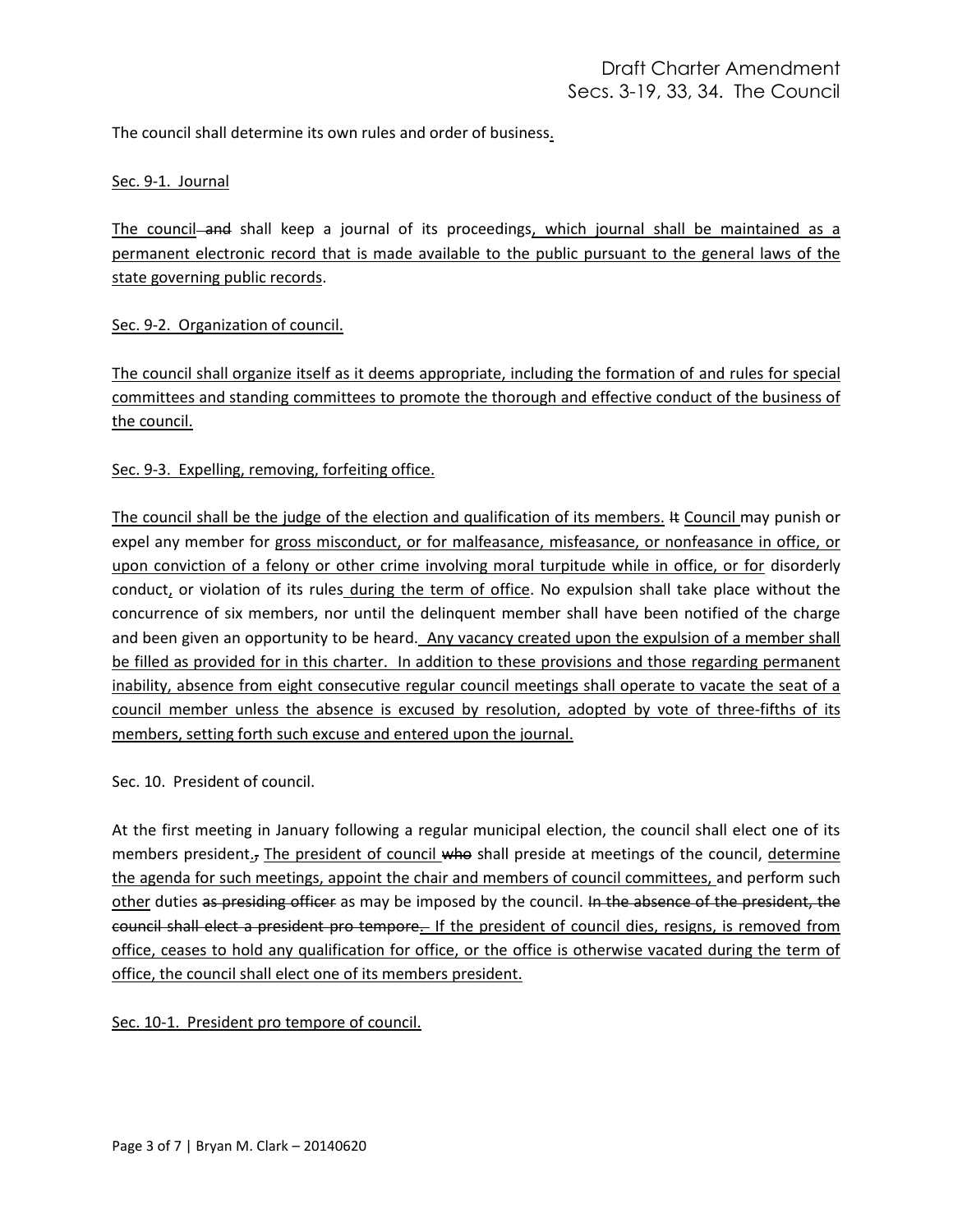# Draft Charter Amendment Secs. 3-19, 33, 34. The Council

At the first meeting in January following a regular municipal election, the council shall elect one of its members president pro tempore. The president pro tempore of council shall act as the presiding officer of the council in the absence of the president of council.

## Sec. 10-2. Acting president pro tempore of council.

In the absence of the president of council and the president pro tempore of council, the council shall elect one of its members acting president pro tempore.

## Sec. 11. The city clerk. Clerk and employees.

The council shall appoint a city clerk who shall serve at the pleasure of council-be known as the city clerk, and such other officers and employees of council as may be necessary.

## Sec 11-1. Duties of the city clerk.

The office of the city clerk, under the supervision and control of the city clerk, shall keep the records of the council; compile an annual report giving a summary of the council proceedings and a summary of the operations of the administrative departments for the previous fiscal year; collect and compile information and statistics concerning all departments and offices of the city; publish weekly the city bulletin; and perform such other duties as may be required by this charter or by the council. Except as otherwise provided in this charter or by ordinance of council, the city clerk shall receive on behalf of council all petitions, papers, or like documents required to be submitted to council. Such city clerk shall serve during the pleasure of the council. Council shall exercise no power of appointment except as herein expressly provided.

## Sec 11-2. The city bulletin

The city clerk shall cause a weekly city bulletin to be produced. The city bulletin shall contain the transactions and proceedings of the council, the legal advertising of the city and such other information relating to the affairs of the city as shall be determined by ordinance. The city bulletin shall be published in such manner and on such terms as the council may determine, and shall be maintained as a permanent electronic record that is available to the public pursuant to the general laws of the state governing public records. No unofficial advertisement shall be published in the city bulletin, nor shall the city bulletin be used to promote the candidacy of any person, or be used as a medium for any personal controversy.

## Sec. 12. Public defender.

Council shall have power to appoint a public defender of indigent persons charged with offenses in the municipal courts.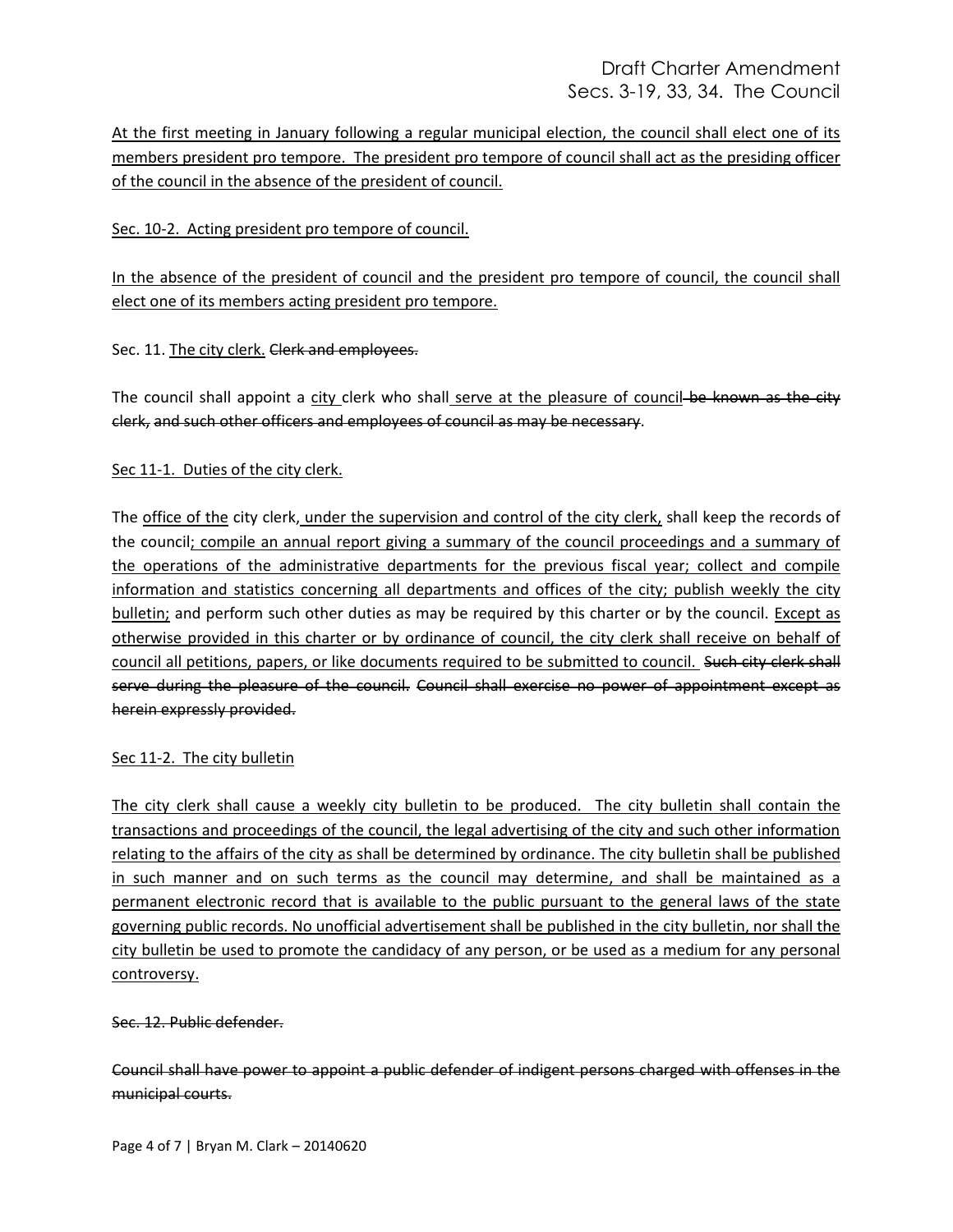Sec. 13. The city treasurer.

Council shall appoint a city treasurer who shall hold and administer the office during its pleasure serve at the pleasure of council. The treasurer shall perform such duties and exercise such powers as are prescribed in this charter or by the council.

Sec. 14. Officers and employees.

The council shall appoint such officers and employees of council as it may deem necessary. Except as herein otherwise provided, council shall by ordinance determine the number of officers and employees in each department of the city government. Council shall exercise no power of appointment for officers or employees except as herein expressly provided.

Sec. 15. Compensation of officers and employees.

Subject to the provision of this charter as to the salary of council members, the auditor, the city attorney, and the mayor, council shall fix by ordinance, the salary or compensation of all officers and employees of the city government: provided, however, that the board of health, and the trustees of the sinking fund shall have the power to fix the salary or compensation of the officers and employees in their respective departments. The salary or compensation so fixed shall be uniform for like service. All such salaries and rates of pay shall be reported to the civil service commission forthwith. The salary of any officer, employee, or member of a board or commission in the unclassified service of the city who was elected or appointed for a definite term shall not be increased or diminished during the term for which the individual was elected or appointed, and all fees pertaining to any office shall be paid into the city treasury.

## Sec. 15-1. Citizens' commission on elected official compensation.

The salary of all elective officers provided for in this charter shall be established by ordinance upon recommendation from a citizens' commission on elected official compensation.

Sec. 15-2. Commission membership.

The citizens' commission on elected official compensation shall consist of five members, who shall be qualified electors of the city, shall not hold any other office or employment in the city government, and shall serve without compensation. Two members shall be appointed by the council, two members shall be appointed by the mayor, and one member shall be jointly appointed by the council and the mayor, such member serving as chair of the commission. Such appointments shall take place at the second regular meeting of council in 2018 and of each succeeding fourth year thereafter; except that the first commission shall be appointed at the second regular meeting of council in 2015. Vacancies shall be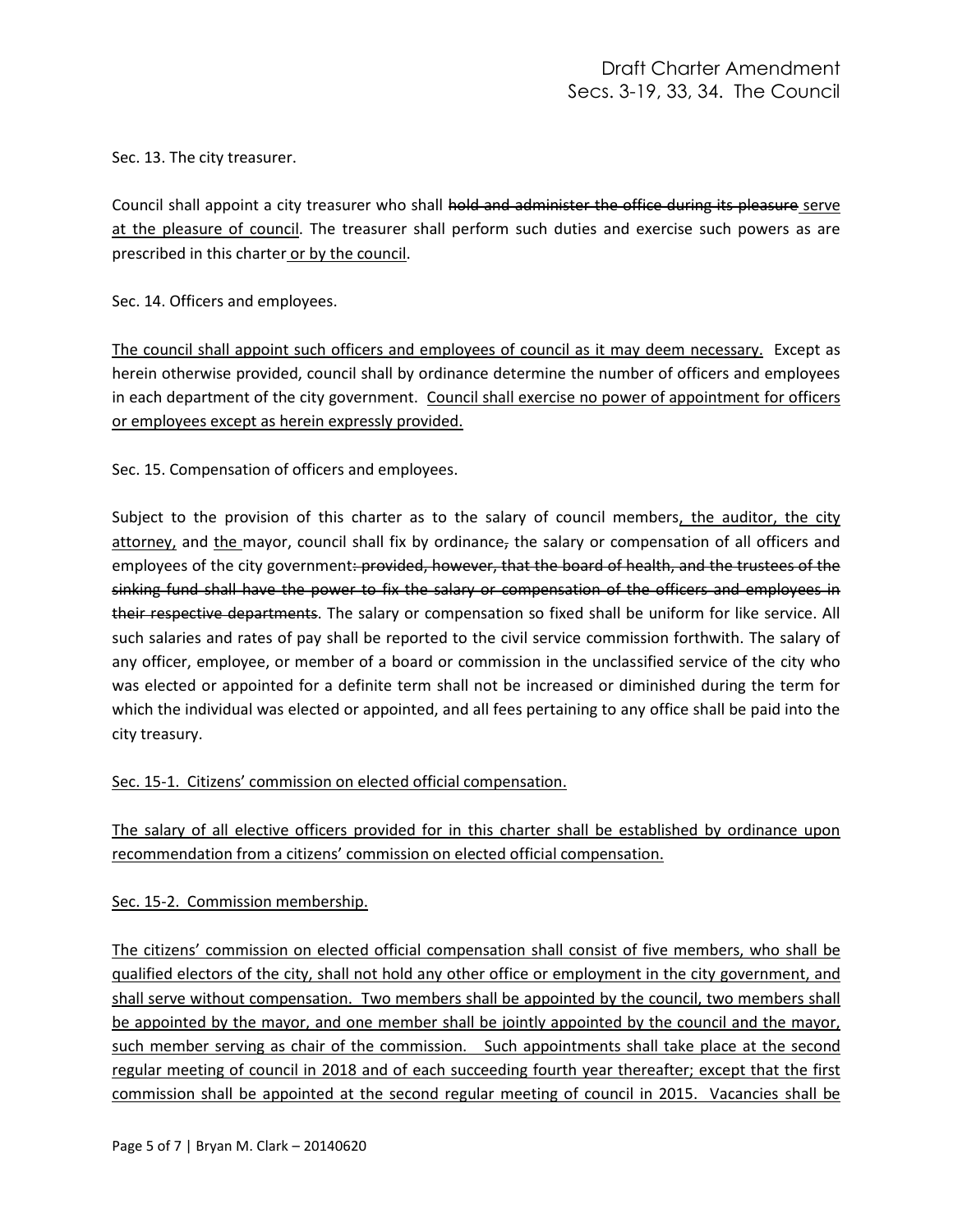filled in the same manner as prescribed for the original appointment. The commission shall be considered a public body.

Sec. 15-3. Commission duties.

The commission shall conduct a review of salaries for like positions in the public sectors. The review shall be made for the purpose of recommending salaries appropriate to the duties and responsibilities of each elective officer of the city.

Sec. 15-4. Commission report.

Within three months of appointment, the commission shall submit to the city clerk a report of recommendations for the salary of each elective officer of the city, including an annual cost of living adjustment which shall not exceed the average increase in the consumer price index, or successor thereto, during the preceding four years. If the commission fails to timely submit the report, the council may compel a meeting of the commission to prepare and submit the same.

Sec. 15-5. Council action to establish salaries.

Within thirty days after the report is submitted, council shall by ordinance either accept the commission recommendations or any portion thereof, or reject the same. If council rejects the recommendations, the salaries then in effect shall remain unchanged. In no event may council adopt an ordinance establishing salaries which exceed the recommendations of the commission.

Sec. 16. Official bonds.

The council may determine whether any officer or employee shall give a bond, and the amount thereof; which bond shall be given by such officer or employee, and be signed by a surety company authorized to do business in Ohio, to the approval of the mayor; provided that the bond of the mayor, if any, shall be approved by council. Council shall by general ordinance provide for the payment, by the city, of the premiums on such bonds.

Sec. 17. Legislative procedure.

The council shall be the judge of the election and qualification of its members. Four members shall constitute a quorum to do business, but a lesser number may adjourn from day to day and compel the attendance of absent members in such manner and under such penalties as may be prescribed by ordinance.

Sec. 18. [Action on ordinances or resolutions.]